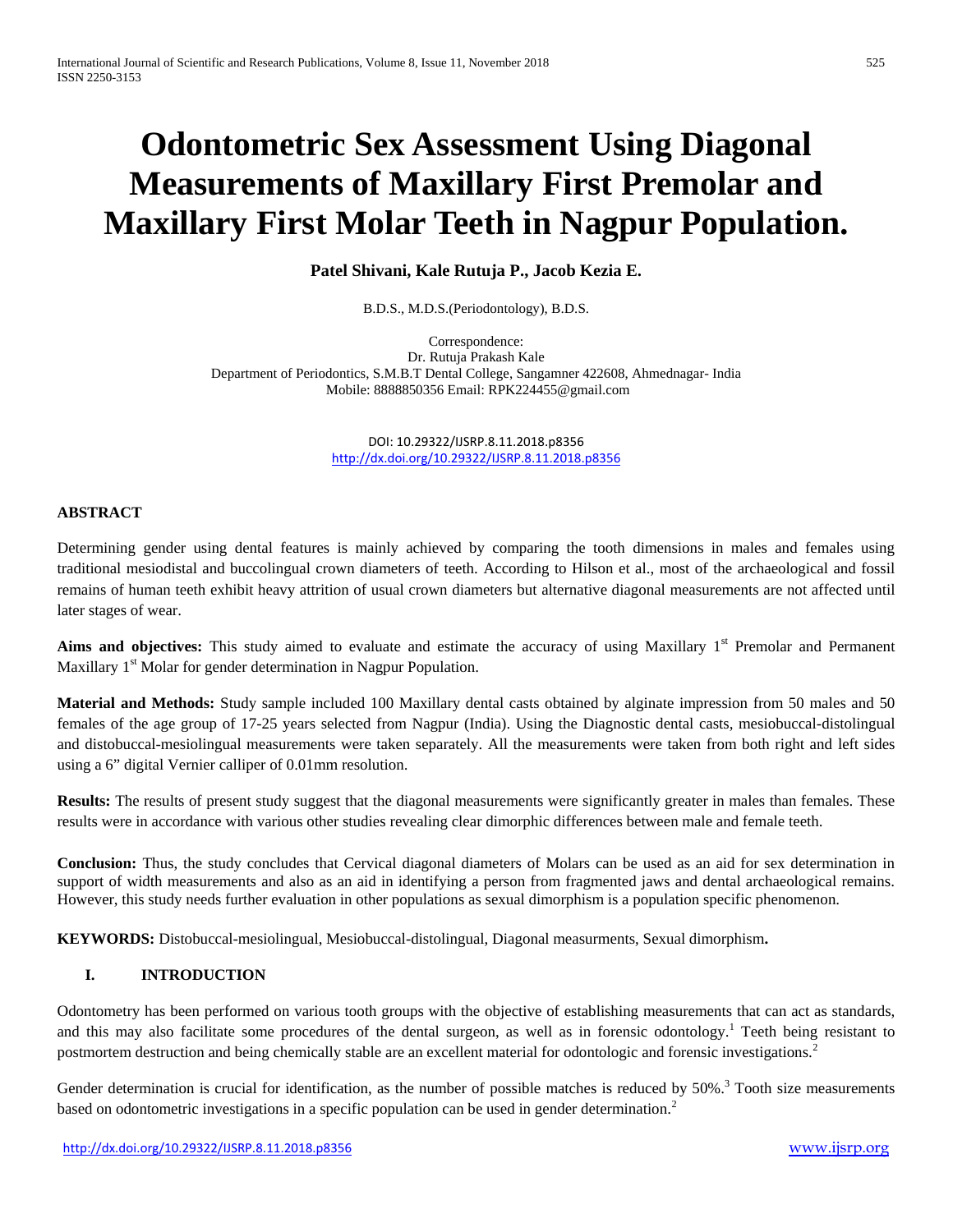Determining gender using dental features is mainly achieved by comparing the tooth dimensions in males and females using traditional mesiodistal and buccolingual crown diameters of teeth.<sup>4</sup> But these dimensions get affected by attrition, interproximal wear facets, cervical abrasions, crowding, and presence of dental calculus in cervical third.<sup>3</sup> Further, these dimensions are difficult to measure when the teeth are still held in socket.<sup>4,5</sup> As a result, alternative measurements including the crown and cervical diagonal diameters were developed. According to Hilson et al., most of the archaeological and fossil remains of human teeth exhibit heavy attrition of usual crown diameters but alternative diagonal measurements are not affected until later stages of wear. Exclusion of contact points remains one of the major advantages of diagonal diameters of molars. The diagonal diameters proposed by Hilson et al., included Mesiobuccal-distolingual crown diameter, Mesiolingual-distobuccal crown diameter, Mesiobuccal-distolingual cervical diameter and Mesiolingual-distobuccal cervical diameter.<sup>6</sup>

## **II. AIMS AND OBJECTIVES**

This study aimed to evaluate and estimate the accuracy of using Maxillary 1<sup>st</sup> Premolar and Permanent Maxillary 1<sup>st</sup> Molar for gender determination in Nagpur Population.

#### **III. MATERIALS AND METHODS**

Study sample included 100 Maxillary dental casts obtained by alginate impression from 50 males and 50 females of the age group of 17-25 years selected from Nagpur (India).

Selection criteria included fully erupted Maxillary  $1<sup>st</sup>$  Premolar and Permanent Maxillary  $1<sup>st</sup>$  Molar. Teeth with marked wear or heavily restored were excluded from the research. Diagonal measurements of crown and cervix of Maxillary  $1<sup>st</sup>$  Premolar and Permanent Maxillary 1<sup>st</sup> Molar were taken.

Using the Diagnostic dental casts, mesiobuccal-distolingual and distobuccal-mesiolingual measurements were taken separately. All the measurements were taken from both right and left sides using a 6" digital Vernier calliper of 0.01mm resolution.

When placing the caliper parallel to the occlusal surface, the following points were taken as guide during the measurements as defined by Hilson et al.

**MBDL:** the largest distance between the mesiobuccal corner and the distolingual corner of the crown

**DBML:** the largest distance between the distobuccal corner and the mesiolingual corner of the crown

**Mesiobuccal–distolingual cervical diameter (cervical MBDL)** is defined as the maximum distance from the mesiobuccal corner of cemento–enamel junction point to the distolingual corner.

**Mesiolingual–distobuccal cervical diameter (cervical MLDB)** is defined as the maximum distance from the mesiolingual corner of cemento–enamel junction point to the distobuccal corner.

Two crown and two cervical diagonal measurements of Maxillary  $1<sup>st</sup>$  Premolar and Permanent Maxillary  $1<sup>st</sup>$  Molar were taken. Each dimension was measured twice at a different time interval by the different observer.

#### **IV. STATISTICAL ANALYSIS**

The collected data was subjected to statistical analysis. The data was subsequently processed and analyzed using the SPSS software package version 17.

- 1) Duration of Study: 6 Months.
- 2) Type of Study: Retrospective study.

# **V. RESULTS**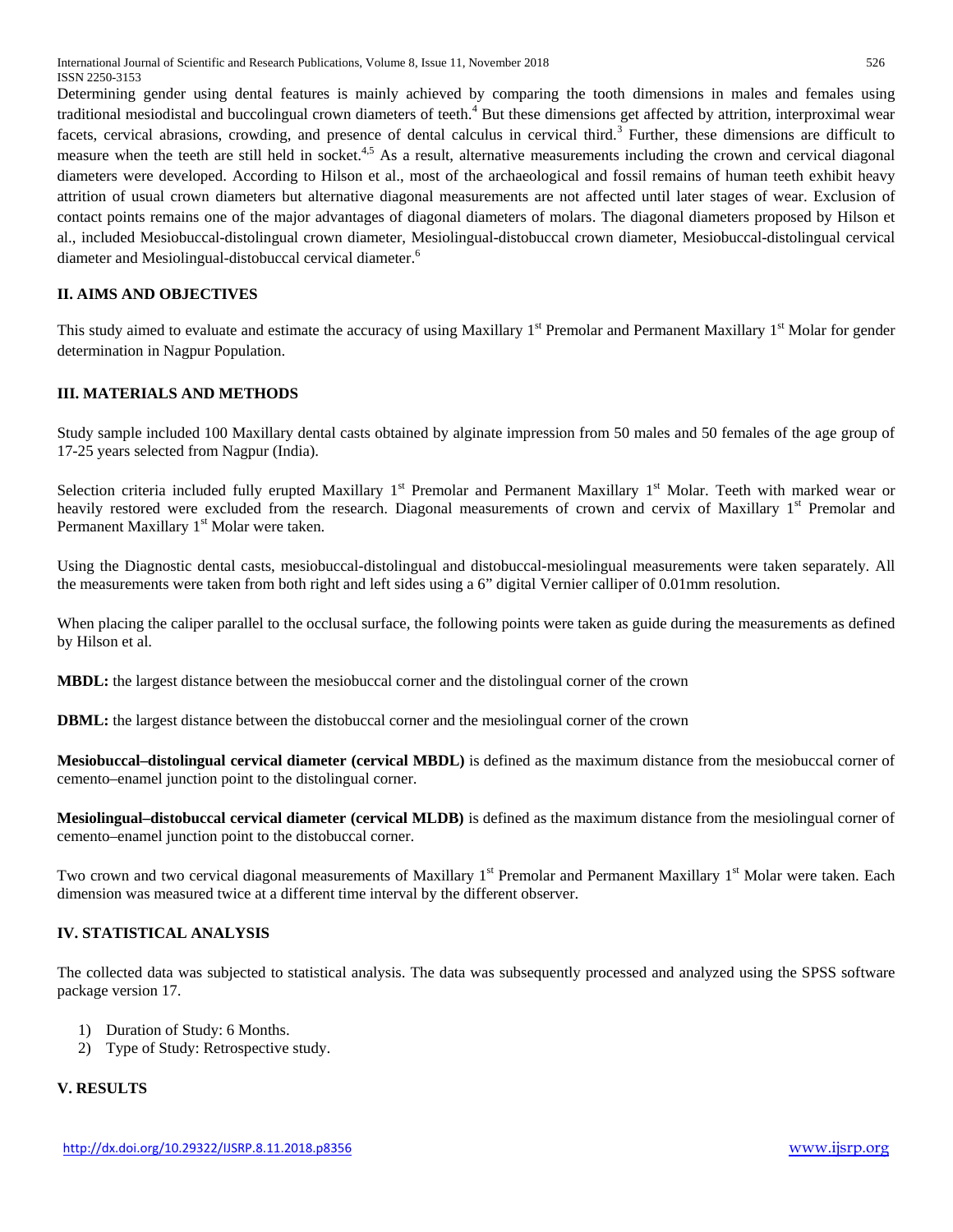International Journal of Scientific and Research Publications, Volume 8, Issue 11, November 2018 527 ISSN 2250-3153

Four diagonal measurements on each tooth (including two cervical and two crown), altogether 16 measurements on both sides, were obtained in each of the individuals. Each measurement was measured twice at two different intervals by the same examiner to check for intra observer error. There was no statistically significant difference between the first and second measurements made as shown in [Table 1].

The results of present study suggest that the diagonal measurements were significantly greater in males than females. These results were in accordance with various other studies revealing clear dimorphic differences between male and female teeth.

**Table 1:** Paired t-test evaluating intra-observer variation in crown (Cr) and cervical (Cer) diagonal measurements of 1<sup>st</sup> premolar (PM) and  $1<sup>st</sup>$  molar(M) (of both right and left sides).

| <b>Males</b>                       |                             |             |           |                       |                      | <b>T</b> value | P value |
|------------------------------------|-----------------------------|-------------|-----------|-----------------------|----------------------|----------------|---------|
|                                    |                             | <b>Mean</b> | ${\bf N}$ | <b>Std. Deviation</b> | Std.<br><b>Error</b> |                |         |
|                                    |                             |             |           |                       | <b>Mean</b>          |                |         |
| Rt1stPMCrM<br><b>BDL</b>           | 1st<br>observer             | 0.7408      | 25        | 0.04830               | 0.00966              | $-4.303$       | 0.000   |
|                                    | 2 <sup>nd</sup><br>observer | 0.7464      | 25        | 0.04751               | 0.00950              |                |         |
| Rt1stPMCrD                         | 1st<br>observer             | 0.771       | 25        | 0.0830                | 0.0166               | 1.29           | 0.209   |
| <b>BML</b>                         | 2 <sup>nd</sup><br>observer | 0.758       | 25        | 0.0800                | 0.0160               |                |         |
| Rt1stPMCer                         | 1st<br>observer             | 0.8100      | 25        | 0.07762               | 0.01552              | 0.549          | 0.588   |
| <b>MBDL</b>                        | 2 <sup>nd</sup><br>observer | 0.8076      | 25        | 0.07731               | 0.01546              |                |         |
| Rt1stPMCer                         | 1st<br>observer             | 0.803       | 25        | 0.0686                | 0.0137               | 1.988          | 0.058   |
| <b>DBML</b>                        | 2 <sup>nd</sup><br>observer | 0.776       | 25        | 0.0659                | 0.0132               |                |         |
| Rt1stMCrMB                         | 1st<br>observer             | 0.9004      | 25        | 0.10803               | 0.02161              | 1.149          | 0.262   |
| DL                                 | 2 <sup>nd</sup><br>observer | 0.8880      | 25        | 0.10071               | 0.02014              |                |         |
| Rt1stMCrDB<br><b>ML</b>            | 1st<br>observer             | 0.91        | 25        | 0.116                 | 0.023                | 0.397          | 0.695   |
|                                    | 2 <sup>nd</sup><br>observer | 0.90        | 25        | 0.107                 | 0.021                |                |         |
| Rt1stMCerM<br>$\operatorname{BDL}$ | 1st<br>observer             | 1.012       | 25        | 0.1402                | 0.0280               | 1.913          | 0.068   |
|                                    | 2 <sup>nd</sup><br>observer | 0.973       | $25\,$    | 0.1208                | 0.0242               |                |         |
| Rt1stMCerD<br>$\mathbf{BML}$       | 1st<br>observer             | 0.9848      | 25        | 0.13718               | 0.02744              | $-1.602$       | 0.122   |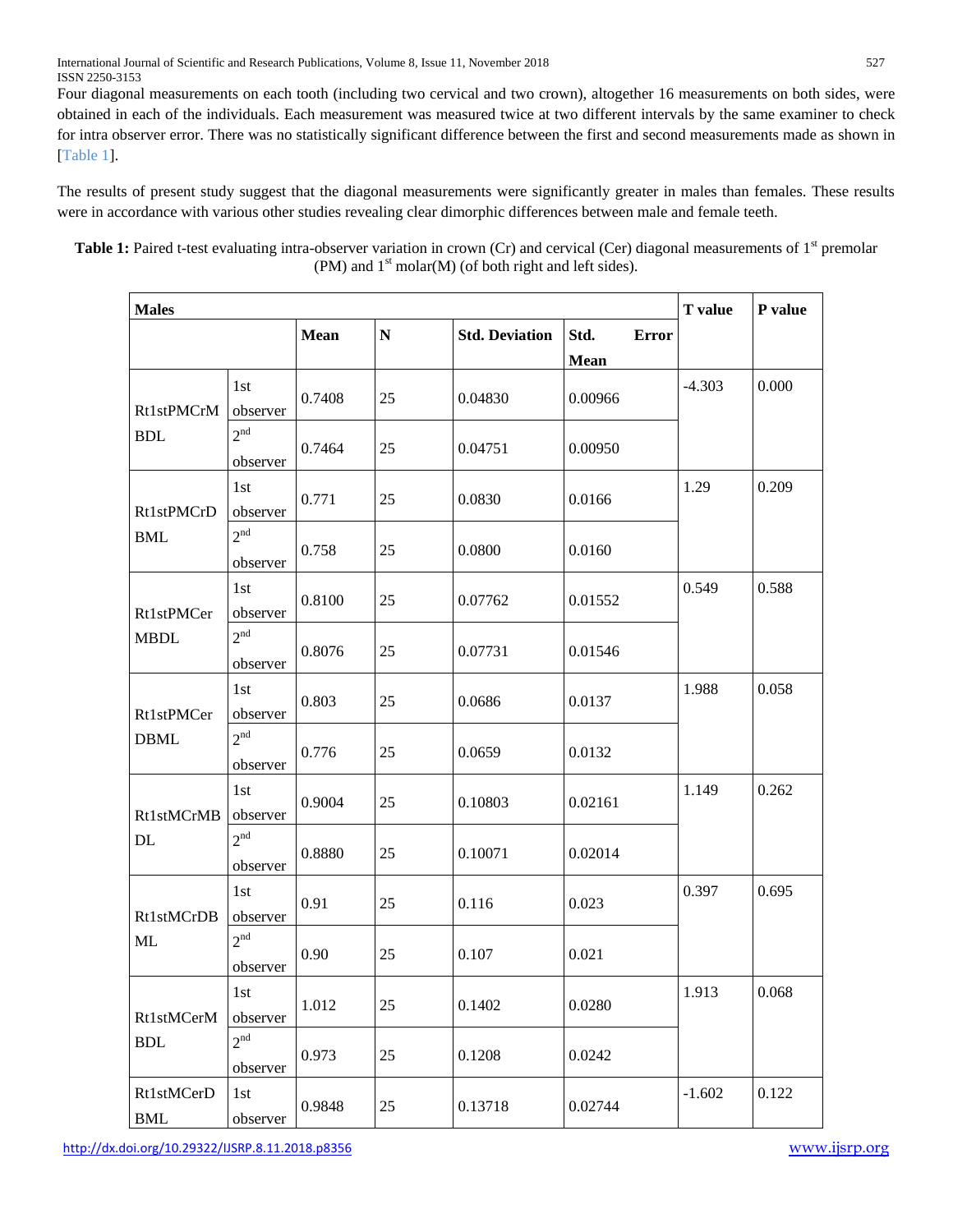|                                    | 2 <sup>nd</sup><br>observer | 1.0060 | 25     | 0.15036 | 0.03007 |       |       |
|------------------------------------|-----------------------------|--------|--------|---------|---------|-------|-------|
| Lt1stPMCrM<br><b>BDL</b>           | 1st<br>observer             | 0.7000 | 25     | 0.17059 | 0.03412 | 0.00  | 1.00  |
|                                    | 2 <sup>nd</sup><br>observer | 0.7000 | 25     | 0.16785 | 0.03357 |       |       |
| Lt1stPMCrD                         | <b>Ist</b><br>observer      | 0.789  | 25     | 0.0860  | 0.0172  | 1.639 | 0.114 |
| <b>BML</b>                         | 2 <sup>nd</sup><br>observer | 0.771  | 25     | 0.0665  | 0.0133  |       |       |
| Lt1stPMCer                         | 1st<br>observer             | 0.80   | 25     | 0.085   | 0.017   | 0.067 | 0.947 |
| <b>MBDL</b>                        | 2 <sup>nd</sup><br>observer | 0.80   | 25     | 0.087   | 0.017   |       |       |
| Lt1stPMCer                         | 1st<br>observer             | 0.821  | 25     | 0.0812  | 0.0162  | 0.601 | 0.553 |
| <b>DBML</b>                        | 2 <sup>nd</sup><br>observer | 0.815  | 25     | 0.0729  | 0.0146  |       |       |
| Lt1stMCrMB                         | 1st<br>observer             | 0.91   | 25     | 0.104   | 0.021   | 1.82  | 0.081 |
| DL                                 | 2 <sup>nd</sup><br>observer | 0.90   | 25     | 0.083   | 0.017   |       |       |
| Lt1stMCrDB                         | 1st<br>observer             | 0.8848 | 25     | 0.10369 | 0.02074 | 0.337 | 0.739 |
| <b>ML</b>                          | 2 <sup>nd</sup><br>observer | 0.8832 | 25     | 0.09529 | 0.01906 |       |       |
| Lt1stMCerM<br><b>BDL</b>           | 1st<br>observer             | 1.006  | 25     | 0.1277  | 0.0255  | 0.129 | 0.898 |
|                                    | 2 <sup>nd</sup><br>observer | 1.004  | 25     | 0.1106  | 0.0221  |       |       |
| Lt1stMCerD<br>$\operatorname{BMI}$ | 1st<br>observer             | 1.062  | $25\,$ | 0.1325  | 0.0265  | 2.066 | 0.05  |
|                                    | 2 <sup>nd</sup><br>observer | 1.04   | 25     | 0.108   | 0.022   |       |       |

## **Table 2**

# **Female**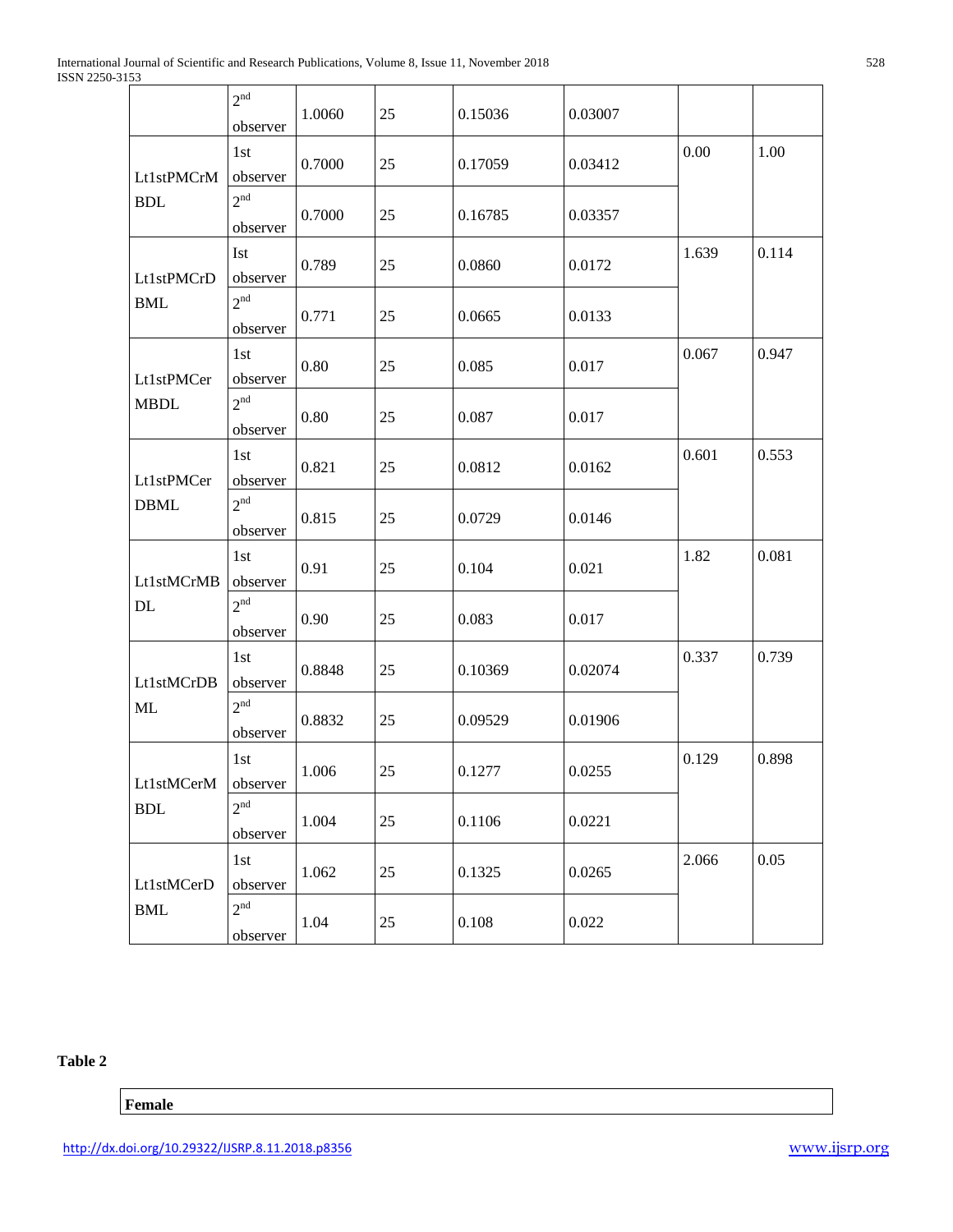|                          |                             | Mean    | ${\bf N}$ | <b>Std. Deviation</b> | Std.<br><b>Mean</b> | Error   T Value | P Value |
|--------------------------|-----------------------------|---------|-----------|-----------------------|---------------------|-----------------|---------|
| Rt1stPMCr<br><b>MBDL</b> | 1st<br>observer             | 0.6314  | 25        | 0.08862               | 0.01772             | $-0.668$        | 0.51    |
|                          | 2 <sup>nd</sup><br>observer | 0.6336  | 25        | 0.08688               | 0.01738             |                 |         |
| Rt1stPMCr                | 1st<br>observer             | 0.7340  | 25        | 0.06513               | 0.01303             | $-0.459$        | 0.65    |
| <b>DBML</b>              | 2 <sup>nd</sup><br>observer | 0.736   | 25        | 0.0660                | 0.0132              |                 |         |
| Rt1stPMCer               | 1st<br>observer             | 0.8328  | 25        | 0.06542               | 0.01308             | $-2.138$        | 0.043   |
| <b>MBDL</b>              | 2 <sup>nd</sup><br>observer | 0.841   | 25        | 0.0651                | 0.0130              |                 |         |
| Rt1stPMCer               | 1st<br>observer             | 0.83920 | 25        | 0.100070              | 0.020014            | 2.003           | 0.057   |
| <b>DBML</b>              | 2 <sup>nd</sup><br>observer | 0.8328  | 25        | 0.09693               | 0.01939             |                 |         |
| Rt1stMCrM<br><b>BDL</b>  | 1st<br>observer             | 1.14300 | 25        | 0.168640              | 0.033728            | 1.376           | 0.181   |
|                          | 2 <sup>nd</sup><br>observer | 1.134   | 25        | 0.1758                | 0.0352              |                 |         |
| <b>Rt1stMCrD</b>         | 1st<br>observer             | 0.854   | 25        | 0.2348                | 0.0470              | 0.00            | 1.00    |
| <b>BML</b>               | 2 <sup>nd</sup><br>observer | 0.854   | 25        | 0.2376                | 0.0475              |                 |         |
| Rt1stMCer                | 1st<br>observer             | 1.517   | 25        | 0.1374                | 0.0275              | $-1.115$        | 0.259   |
| <b>MBDL</b>              | 2 <sup>nd</sup><br>observer | 1.524   | 25        | 0.1439                | 0.0288              |                 |         |
| Rt1stMCerD<br><b>BML</b> | 1st<br>observer             | 1.0666  | 25        | 0.16055               | 0.03211             | $-0.966$        | 0.344   |
|                          | 2 <sup>nd</sup><br>observer | 1.080   | 25        | 0.1634                | 0.0327              |                 |         |
| Lt1stPMCr<br><b>MBDL</b> | 1st<br>observer             | 0.631   | 25        | 0.1034                | 0.0207              | 0.744           | 0.464   |
|                          | 2 <sup>nd</sup><br>observer | 0.627   | 25        | 0.1022                | 0.0204              |                 |         |
| Lt1stPMCr<br><b>DBML</b> | 1st<br>observer             | 0.718   | 25        | 0.0870                | 0.0174              | 0.253           | 0.802   |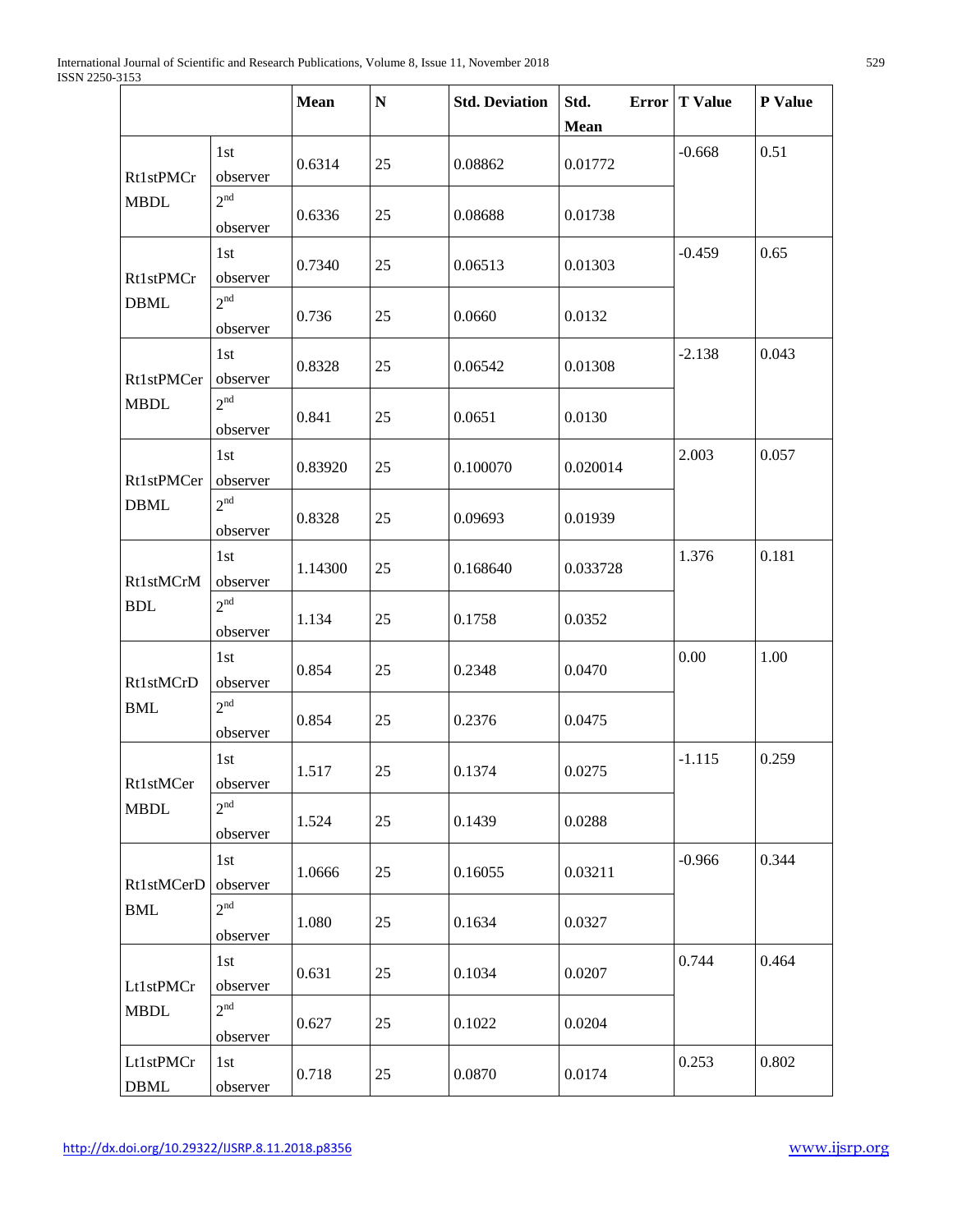|                                                      | 2 <sup>nd</sup><br>observer | 0.717  | 25 | 0.0910  | 0.0182  |          |       |
|------------------------------------------------------|-----------------------------|--------|----|---------|---------|----------|-------|
| Lt1stPMCer<br><b>MBDL</b>                            | 1st<br>observer             | 0.7616 | 25 | 0.08410 | 0.01682 | $-0.941$ | 0.356 |
|                                                      | 2 <sup>nd</sup><br>observer | 0.765  | 25 | 0.0853  | 0.0171  |          |       |
| Lt1stPMCer                                           | 1st<br>observer             | 0.828  | 25 | 0.0916  | 0.0183  | 0.267    | 0.792 |
| <b>DBML</b>                                          | 2 <sup>nd</sup><br>observer | 0.827  | 25 | 0.0955  | 0.0191  |          |       |
| Lt1stMCrM                                            | 1st<br>observer             | 1.11   | 25 | 0.170   | 0.034   | $-0.693$ | 0.495 |
| <b>BDL</b>                                           | 2 <sup>nd</sup><br>observer | 1.12   | 25 | 0.168   | 0.034   |          |       |
| Lt1stMCrD                                            | 1st<br>observer             | .8710  | 25 | 0.10941 | 0.02188 | $-0.674$ | 0.507 |
| <b>BML</b>                                           | 2 <sup>nd</sup><br>observer | .8748  | 25 | 0.10955 | 0.02191 |          |       |
| Lt1stMCer<br><b>MBDL</b><br>Lt1stMCerD<br><b>BML</b> | 1st<br>observer             | 1.2740 | 25 | 0.12774 | 0.02555 | $-0.339$ | 0.737 |
|                                                      | 2 <sup>nd</sup><br>observer | 1.276  | 25 | 0.1299  | 0.0260  |          |       |
|                                                      | 1st<br>observer             | 1.1700 | 25 | 0.10235 | 0.02047 | $-1.087$ | 0.288 |
|                                                      | 2 <sup>nd</sup><br>observer | 1.187  | 25 | 0.1224  | 0.0245  |          |       |

Figure 1: Percentage of sexual dimorphism of right side 1<sup>st</sup> premolar and 1<sup>st</sup> molar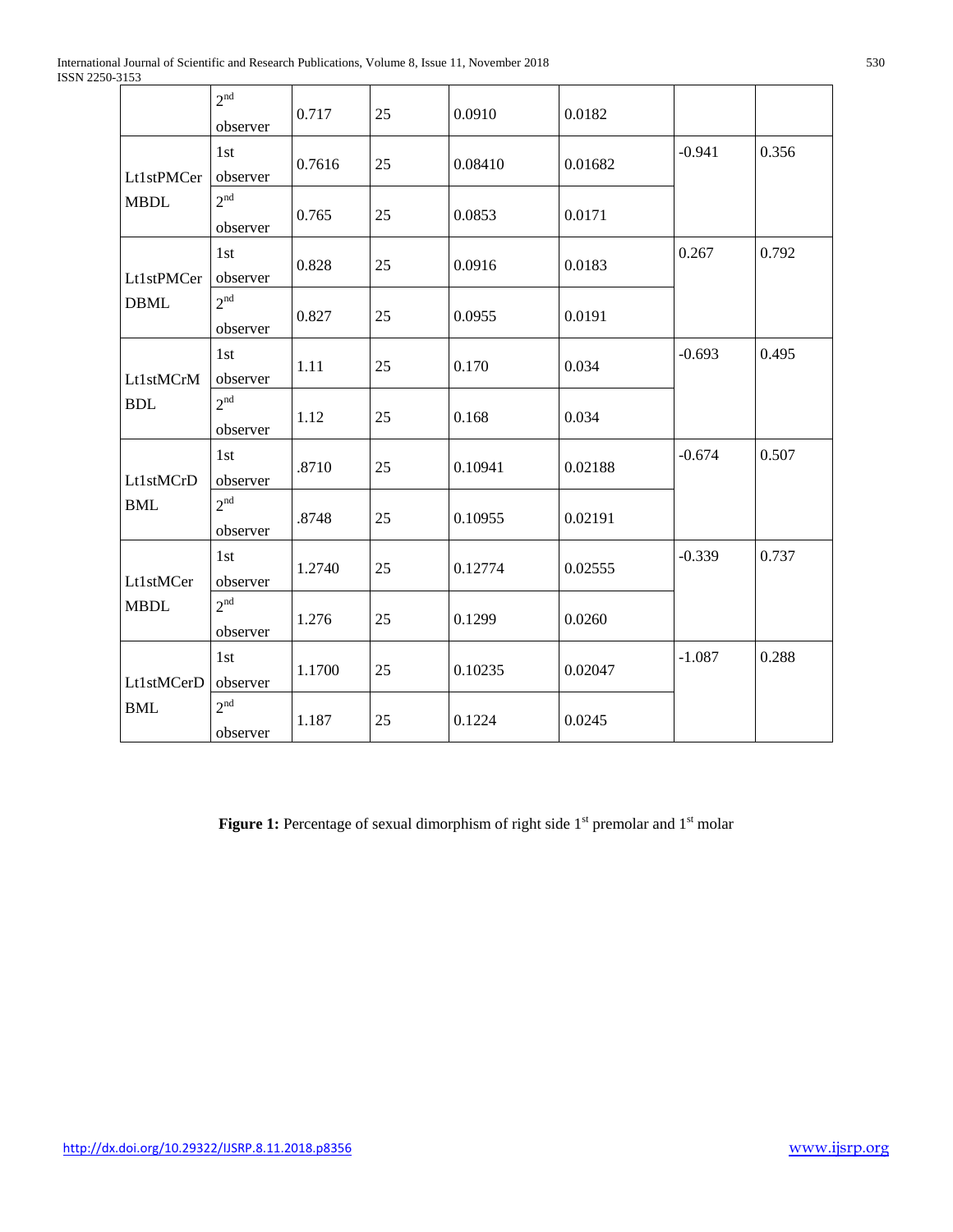

**Figure 2:** Percentage of sexual dimorphism of left side 1<sup>st</sup> premolar and 1<sup>st</sup> molar



## **Table 3**: Accuracy of classification results in determining gender.

## **Predicted group membership**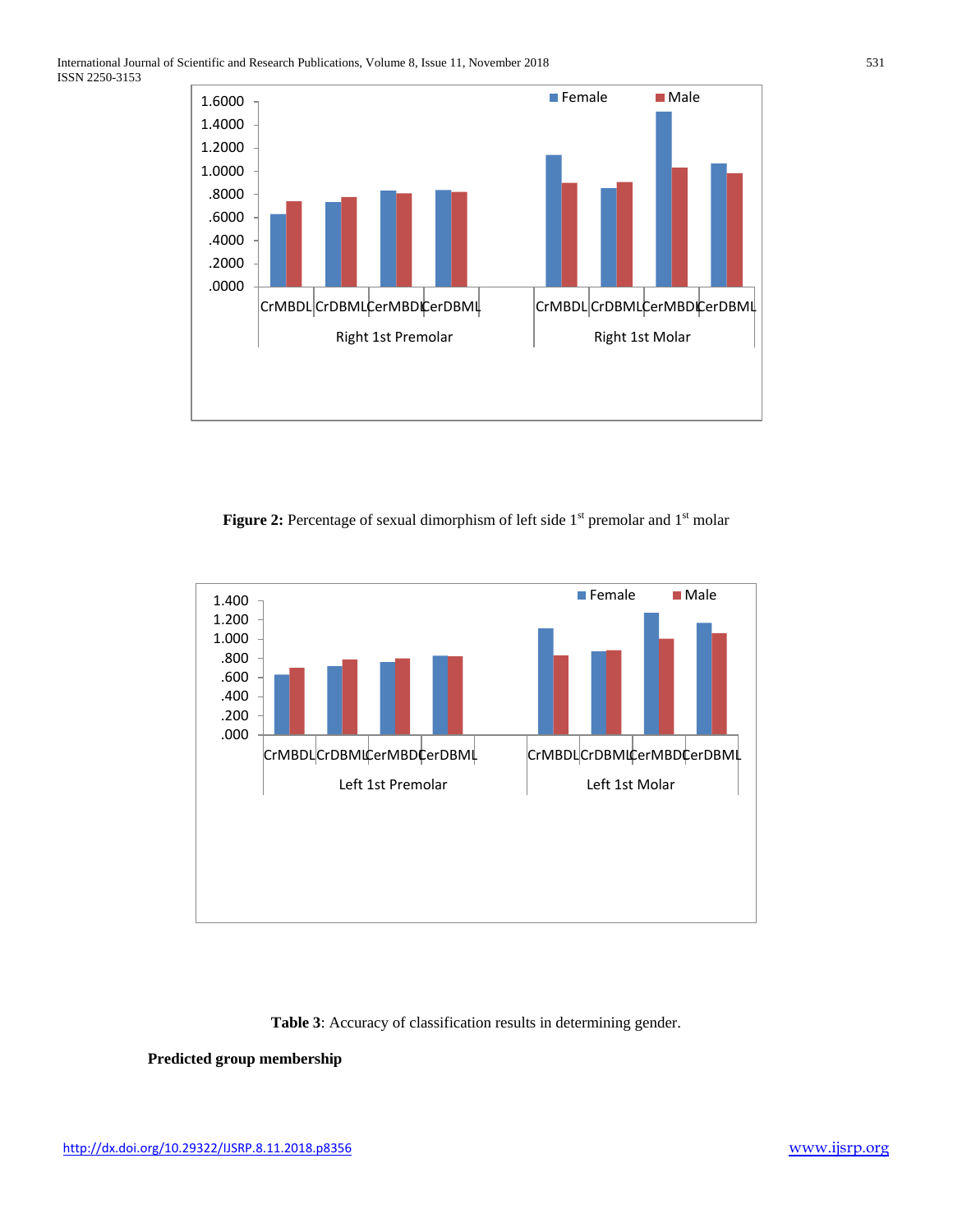| ر ر<br><b>Variable</b> | Male $(\%)$ | Female (%) | Total average (%) |
|------------------------|-------------|------------|-------------------|
| Rt1stPMCrMBDL          | 98.19       | 96.54      | 97.36             |
| Rt1stPMCrDBML          | 74.01       | 89.26      | 81.63             |
| Rt1stPMCerMBDL         | 88.65       | 91.94      | 90.29             |
| Rt1stPMCerDBML         | 79.34       | 97.84      | 88.59             |
| Rt1stMCrMBDL           | 75.46       | 96.90      | 86.18             |
| <b>Rt1stMCrDBML</b>    | 73.23       | 98.94      | 86.08             |
| Rt1stMCerMBDL          | 87.70       | 95.35      | 91.52             |
| Rt1stMCerDBML          | 80.60       | 83.50      | 82.05             |
| Lt1stPMCrMBDL          | 99.74       | 93.93      | 96.83             |
| Lt1stPMCrDBML          | 92.9        | 93.24      | 93.07             |
| Lt1stPMCerMBDL         | 88.50       | 96.02      | 92.26             |
| Lt1stPMCerDBML         | 75.13       | 97.62      | 86.37             |
| Lt1stMCrMBDL           | 74.96       | 96.18      | 85.57             |
| Lt1stMCrDBML           | 95.07       | 93.48      | 94.27             |
| Lt1stMCerMBDL          | 87.20       | 96.70      | 91.95             |
| Lt1stMCerDBML          | 77.96       | 60.45      | 69.20             |

Table 4: Accuracy of determination of gender using upper 1<sup>st</sup> Premolar and 1<sup>st</sup> Molar

| <b>Accuracy of classification results</b> |                                   |               |                   |  |  |  |
|-------------------------------------------|-----------------------------------|---------------|-------------------|--|--|--|
| <b>Function</b>                           | <b>Predicted group membership</b> |               |                   |  |  |  |
|                                           | Male $(\%)$                       | Female $(\%)$ | Total average (%) |  |  |  |
| 1 <sup>st</sup> Premolar                  | 78                                |               |                   |  |  |  |
| <sup>1st</sup> Molar                      | 95                                |               | 93                |  |  |  |

**Table 5:** Accuracy of determination of gender using crown and cervical measurements

| <b>Accuracy of classification results</b> |                            |            |                   |  |  |  |
|-------------------------------------------|----------------------------|------------|-------------------|--|--|--|
| <b>Function</b>                           | Predicted group membership |            |                   |  |  |  |
|                                           | Male $(\%)$                | Female (%) | Total average (%) |  |  |  |
| Crown                                     | 81                         | 84         | 83                |  |  |  |
| Cervical                                  | 92                         | 94         | 93                |  |  |  |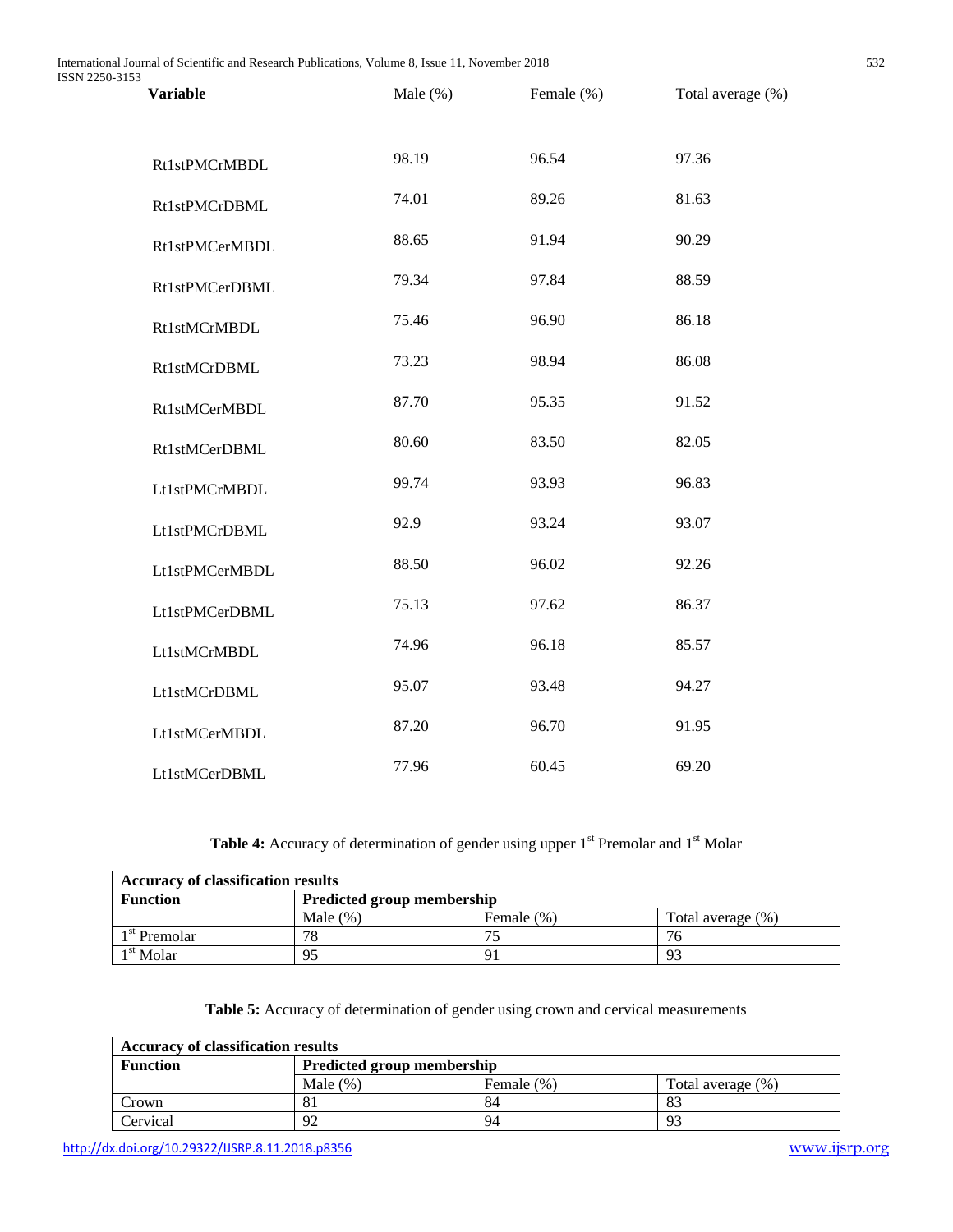#### **VI. DISCUSSION:**

Teeth have been the focus of interest for various forensic odontogenic studies as they are the most durable tissue in the body. Teeth are an excellent material in living and non-living populations for anthropological, genetic, odontologic and forensic investigations. Their durability in the face of fire and bacterial decomposition makes them invaluable for identification.<sup>7</sup> Hence, teeth are of paramount importance when more robust predictors such as the pelvis or long bones are destroyed or fragmented.<sup>8</sup>

However, a variety of factors contribute to the magnitude of dimorphism in the teeth. One of the major cause being, environmental influence due to variation in food resources of different populations. Further, there can also be complex interaction between genetic and environmental factors resulting in variation in the magnitude of dimorphism in the teeth. Garn et al., has proposed that teeth through the course of evolution behave in many ways ranging from reduction of the entire dentition to reduction of one group of teeth in relation to other.<sup>9</sup>

Sexual dimorphism of teeth has been studied by many researchers and it has been reported that permanent teeth are highly dimorphic<sup>10</sup>. According to Kalia S, difference in the balance of hormonal production between the sexes consequent to the differentiation of either male or female gonads during the sixth or seventh week of embryogenesis attributed to the difference in sizes of teeth rather than any direct effect of sex chromosomes themselves.<sup>11</sup>

In forensics, mesio-distal and bucco-lingual width measurements have been routinely used for gender determination. These measurements provide accurate results and are suggested to be the preferred method if width measurements are possible. But conditions like tooth rotations, crowding, orthodontic anomalies, occlusal attrition, Mesio-Occlusal, Disto-Occlusal, Mesio-Occluso-Distal fillings may prevent one from taking accurate width measurements. In those situations, diagonal measurements would be of help in determining gender and also these diagonal axes do not include the contact points of the crown, and are therefore not affected by proximal attrition until the facets become large enough to include them.<sup>6</sup> But caution is needed in taking diagonal measurements as measurements will go wrong if the calipers are not placed correctly.<sup>12</sup>

The study aimed to evaluate and estimate the accuracy of using Maxillary  $1<sup>st</sup>$  Premolar and Permanent Maxillary  $1<sup>st</sup>$  Molar for gender determination in Nagpur Population.

The results of present study suggest that the diagonal measurements were significantly greater in males than females. These results were in accordance with various other studies revealing clear dimorphic differences between male and female teeth.

In a study performed over Modern Greek population similar to that of the present study cervical diagonal diameters of molars were found to be more sexually dimorphic than crown diagonal diameters. Analysis of the data generated revealed that diagonal measurements can be a useful aid in gender determination especially in situations where width measurements are not applicable.<sup>13</sup>

According to Hilson et al., alternative diagonal measurements were as reliable as normal width measurements and remain a promising method for sex determination. Diagonal measurements would be better measures for worn out teeth in archeological and fossil dental remains.<sup>6</sup>Cervical measurements are not affected until most of the tooth is lost and thereby offer greater advantage in archaeological specimen identification.<sup>6</sup>

But taking diagonal measurements has got certain limitations as the measurements are most difficult to obtain and require more attention. Measurements might go wrong if the caliper is not positioned properly parallel to tooth axis.

The method applied in the present study is simple, inexpensive and can therefore be applied in forensic odontology for establishing gender identity of an individual.

In near future, digital imaging techniques might be available to measure different aspects of tooth size and shape which are not strongly affected by wear.

Thus, in future alternative diagonal measurements should find wider usage along with conventional width measurements.